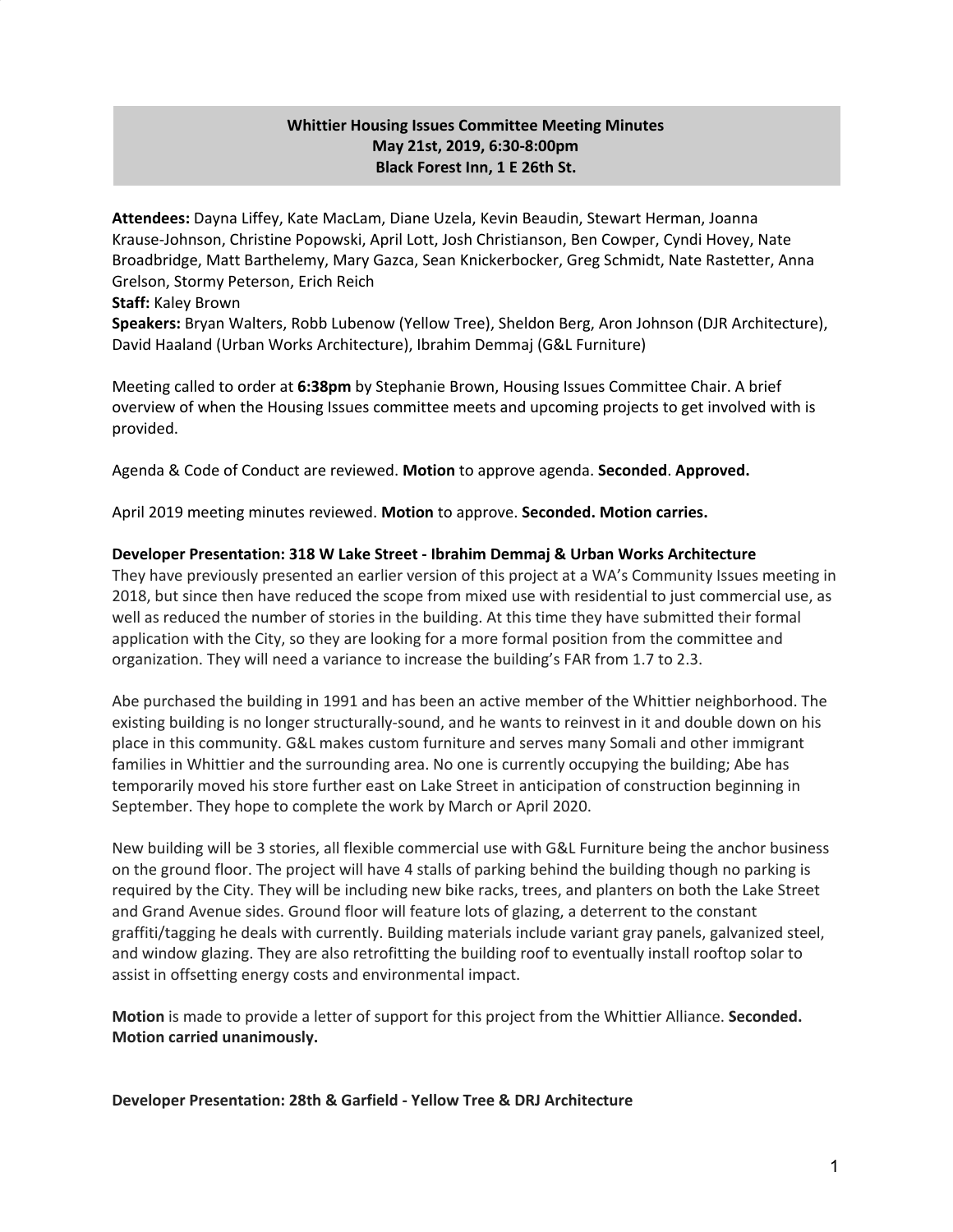This team has presented multiple times to this committee and have adopted feedback both from this body and the Planning Commission at the City. Some of the changes that have been made are increased setbacks on all sides, which resulted in the building going up from 5 to 6 stories; more green space and public realm activity on the ground floor. They have added more glazing (windows), as well.

Existing building was only 60% occupied and was in very rough shape; invested short-term repairs to improve livability for current tenants during this interim period. They have also secured similar units with comparable rents at nearby properties (2 blocks away) for existing occupants who wish to do so.

New building has 67 units with 40 parking stalls achieved with a car stacking system and has an "L" shaped orientation toward the alley. They aim to fill an opening in the rental market as an entry level market rate developer - \$1,100 for a studio; building has a mix of studios, 1 bedrooms, and 2 bedrooms. \$130/mo. For standard parking stall and less per month for a space in the car stacker. Building includes a "maker space" or flexible community room. Materials include a brick base, fiber cement panel siding, and shiplap. Walk-up units on Garfield have patios and balconies; public realm includes planters, hedges, and the ability for tenants to customize plantings a bit. Tenants pay for electric bill -- includes all heating, cooling, water costs. Landscaping and snow removal will be hired & best practices regarding sidewalk salting will be communicated.

Variances needed would be a Conditional Use Permit for the size of the building, which would take care of any height variances, a variance for the setback, and a variance for the parking (which is only a formality because the way the City accounts for parking does not factor in car stacker technology; they actually have more parking than is required).

**Q:** Are you still exploring a shared car on-site model? **A:** Yes, we hope to provide this but are still researching the parameters for how it can be used; ideally it would be an electric car, powered by rooftop solar panels. That way, the people who don't want a car but aren't sure how to address the 1-2 times per month they really need one, can take that step to getting rid of it.

**Q:** Are you open to changing the color scheme to something more subdued? **A:** Yes **Q:** Are you still exploring the installation of a mural on the building, and if so, do you intend it to be done by a local artist? **A:** Yes, we would likely issue an RFP, but are open to collaborating with community

members on that process or the mural design itself.

**Comment:** Appreciation for the meaningful engagement Yellow Tree has been doing with Whittier on these projects

**Motion** to provide a letter of support on this project with the following stipulations:

- That the collaborate with the community on the mural and ideally involve neighborhood youth in the process (WA to help facilitate)
- That they include the green roof as stated in their plans
- That they include the car stacker as stated in their plans
- That they reconsider the exterior color scheme to be more subdued

# **Seconded. Motion carries on a vote of 16 in favor and 2 opposed.**

#### **Developer Presentation: 26th & Blaisdell - Yellow Tree & DRJ Architecture**

Yellow Tree and Whittier Alliance have had a strong dialogue going on this project the past month. Many of the changes that have been made are on the ground floor and also to some of the massing on the